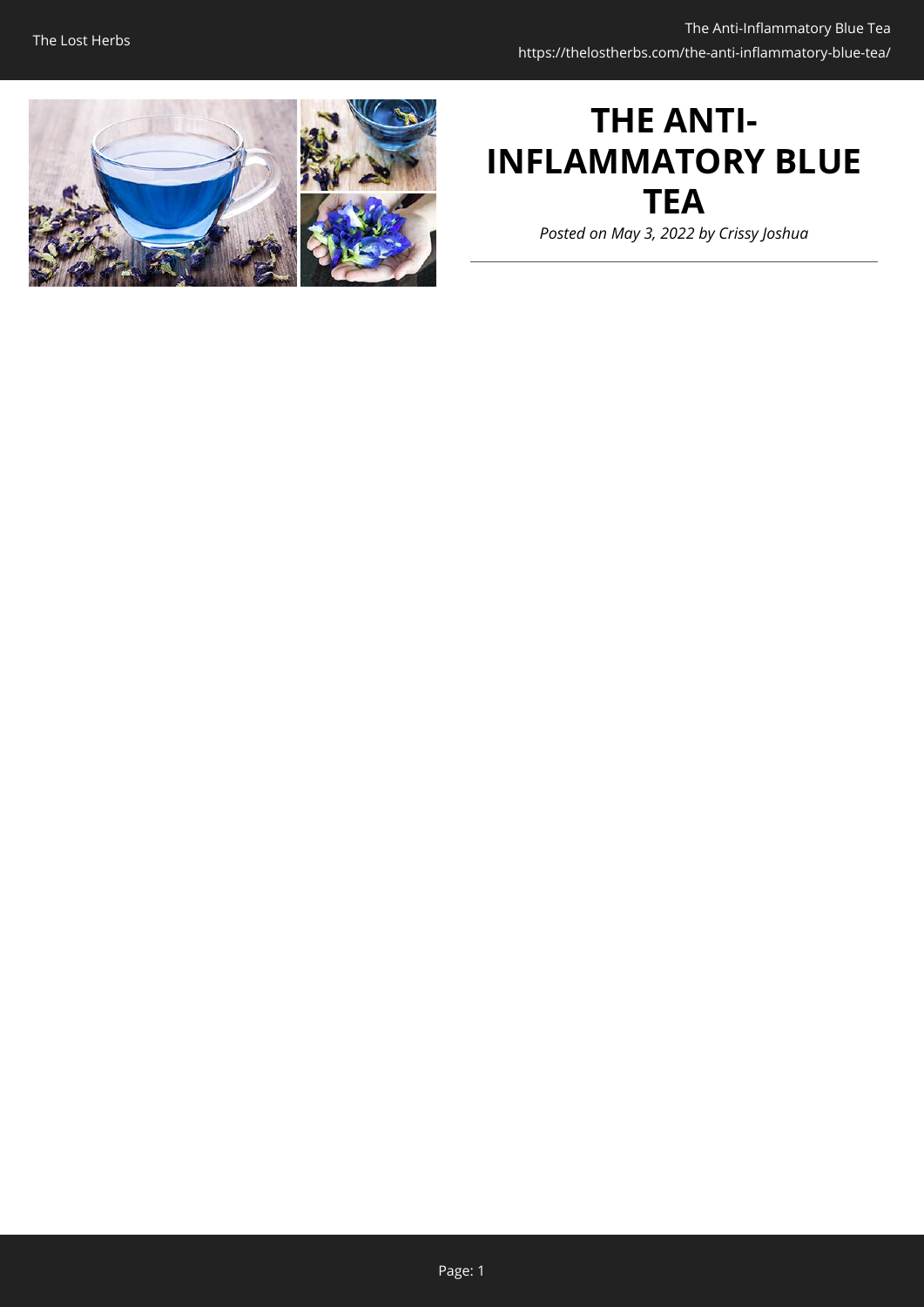The Clitoria ternatea plant is native to Asia. It's commonly known as Blue Pea, Butterfly Pea, and Bluebellvine, among other names. While it originated in Asia, it can now be found in the Americas, Africa, and Australia too.

The flowers make a great anti-inflammatory tea thanks to the plant's anthocyanins which are antioxidant compounds that give the flowers their vibrant blue color. It's this bright color that makes the flowers popular additions to food dishes and drinks as it acts as a dyeing agent. This versatile plant has also been used in cosmetics, traditional medicine, and even as a natural insecticide.

Butterfly Pea Flower Tea is commonly enjoyed in Thailand and Vietnam after dinner or as a refreshing drink with lemon and honey. You can choose to leave the honey out or swap it for a sweetener of your choice. Before I share the recipe with you, here are some of the health benefits this tea can provide.

## **Medicinal Benefits of Butterfly Pea Flowers**

Butterfly Pea flowers are known for being anti-inflammatory and also have a number of antioxidants stored in them. The ternatin anthocyanins found in the flowers help to fight chronic inflammation, which is a precursor to many diseases. This also helps reduce pain and swelling for conditions such as rheumatoid arthritis.

Other medicinal benefits of this tea include:

- **Brain** it contains Acetylcholine which is good for the brain and can help fight or slow down memory loss
- **Diabetes** it helps control sugar absorption into the bloodstream
- **Cancer**  it contains cyclotides that can protect against cancers by inhibiting the growth of cancer cells
- **Skin**  it improves skin health because it has anti-Glycation properties that slow down damage to skin proteins
- **Weight**  it may help maintain a healthy weight and even aid with weight loss, although studies have only been done in animals at this stage (the addition of lemon means that this recipe is likely to help)

### **Medicinal Benefits of Lemons**

Lemons contain antioxidants that are powerful anti-inflammatory agents. They also come with many other health benefits including:

**Weight** - they can help with weight loss because they boost the digestive system and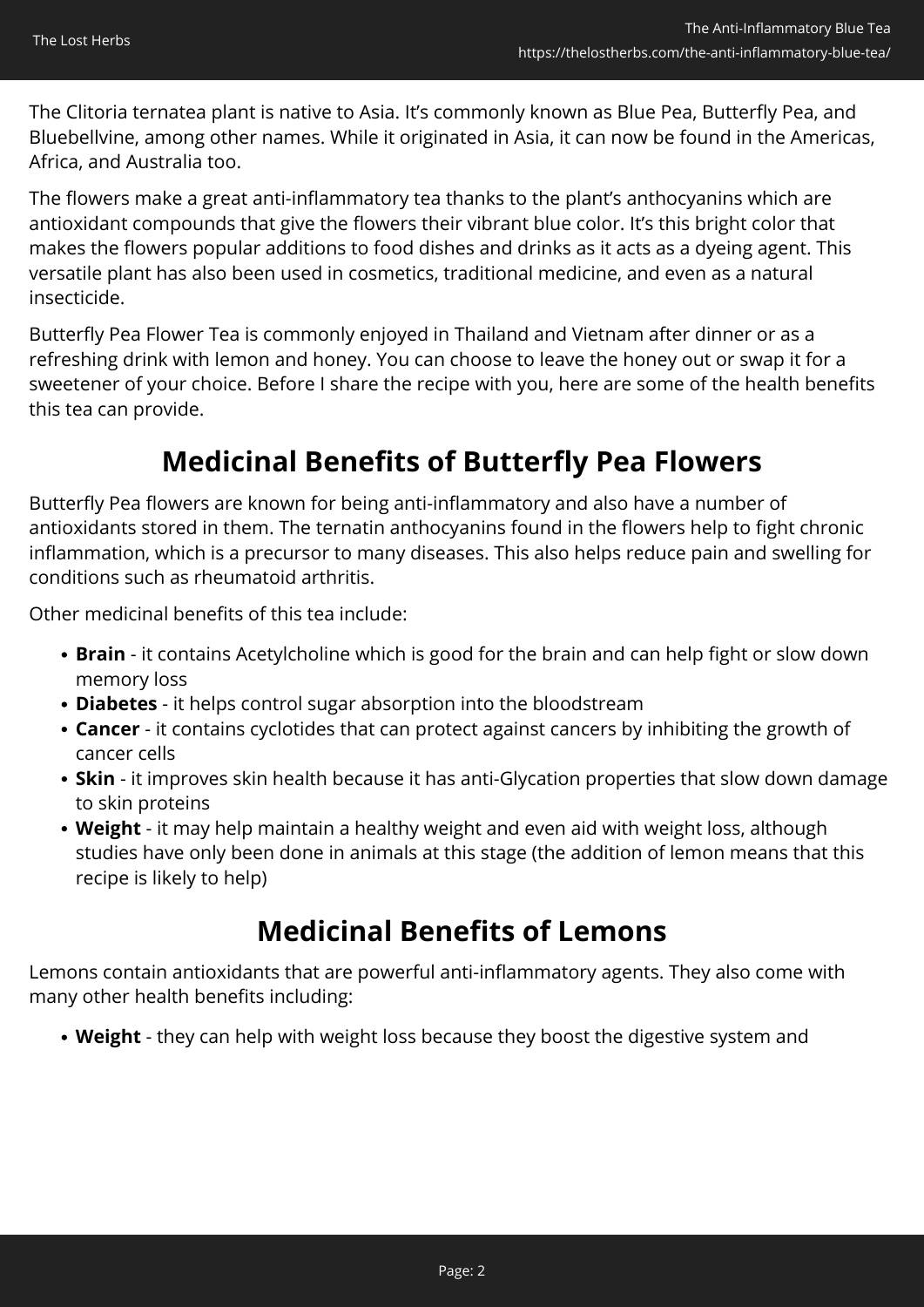eliminate bad toxins and excess fat

- **Heart**  reduce the chance of developing heart disease by lowering cholesterol levels
- **Kidney stones**  help prevent kidney stones from forming thanks to the citric acid in them
- **Cancer** the limonene can help fight certain cancers
- **Anemia** the vitamin C and citric acid in lemons help the body absorb as much iron as possible from plant foods, helping to prevent anemia

# **How to Make this Anti-Inflammatory Blue Tea**

This tea takes around 15 minutes to make. The portion sizes below are for two servings and each mug or cup will contain around 10.5 calories. I didn't use honey or sweetener so you'll need to adjust the calories if you include this. I made this tea hot but it's also refreshing to drink it once it has cooled down.

This recipe doesn't contain any caffeine so you can drink this anytime during the day or night if you like. You can have up to three servings a day.

### **Ingredients:**

- 2 heaped teaspoons of Dried Butterfly Pea flowers or fresh flowers (approximately 14 flowers)
- 1 lemon
- 25 fl oz of water / 700 ml
- Honey or sweetener to taste (optional)

### **Utensils:**

- Teapot
- Kettle or small pot
- Small strainer
- Chopping board
- Sharp knife
- Mug

## **Method**

- 1. Pour 25 fl oz of water (700 ml) into a pot and bring it to a boil.
- 2. Now add 2 heaped teaspoons of Butterfly Pea flowers to your teapot. If you're using fresh flowers, remove any green stalks and leaves from the bottom first or these may make your tea bitter (you don't need to do this with dried flowers).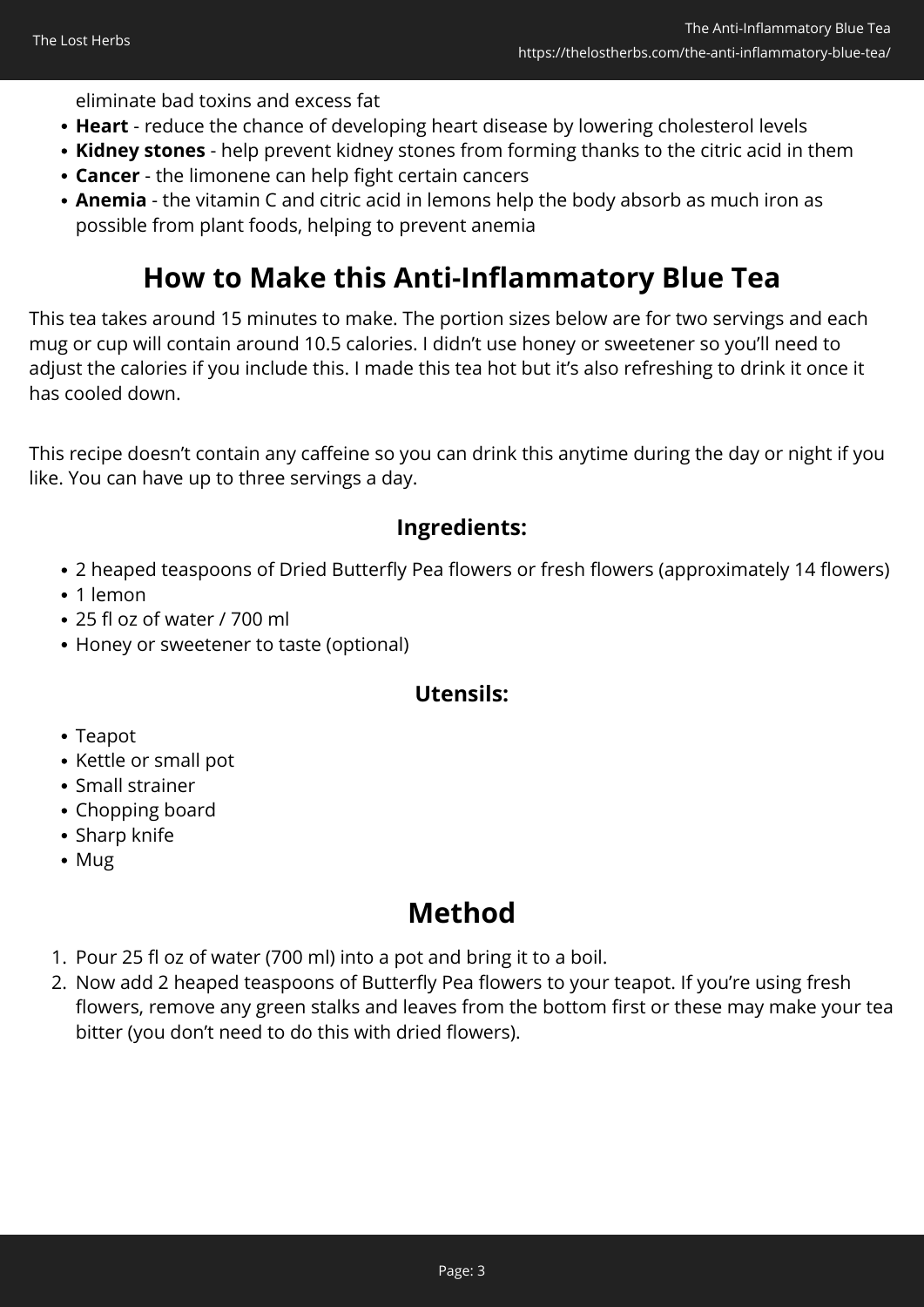- 3. Once the water has boiled, pour it into the teapot and put the lid on, and let it steep for 10-15 minutes. If you don't have a teapot, use a pot to boil the water and when the water has boiled you can remove the pot from the stovetop and simply add the flowers, placing a lid on the pot after.
- 4. While your tea is steeping, cut your lemon in half.
- 5. When your flowers have been in the water for 10-15 minutes pour the water into a mug through a strainer.
- 6. Squeeze half a lemon into each mug and watch the color change from bright blue to a purple hue.

You can now drink your tea once it's cooled down enough for you. Since the tea has lemon juice in it, remember to rinse your mouth out with water after each mug you drink to remove the acid and protect your tooth enamel.

You can also play around with adding extra ingredients and flavor combinations (e.g. mint, lemongrass, or ginger). As the blue tea has such a subtle flavor it lends itself to many additions so choose ones that you like and are beneficial to your health and enjoy.

# **The Anti-Inflammatory Blue Tea**

Butterfly Pea Flower Tea is commonly enjoyed in Thailand and Vietnam after dinner or as a refreshing drink with lemon and honey. You can choose to leave the honey out or swap it for a sweetener of your choice.

- Teapot
- Kettle
- Small strainer
- Chopping board
- Sharp knife
- Mug
- 2 tsp Dried Butterfly Pea flowers (or fresh flowers (approximately 14 flowers))
- 1 lemon
- 25 fl oz water ((700 ml))
- Honey or sweetener to taste ((optional))
- 1. Pour 25 fl oz of water (700 ml) into a pot and bring it to a boil.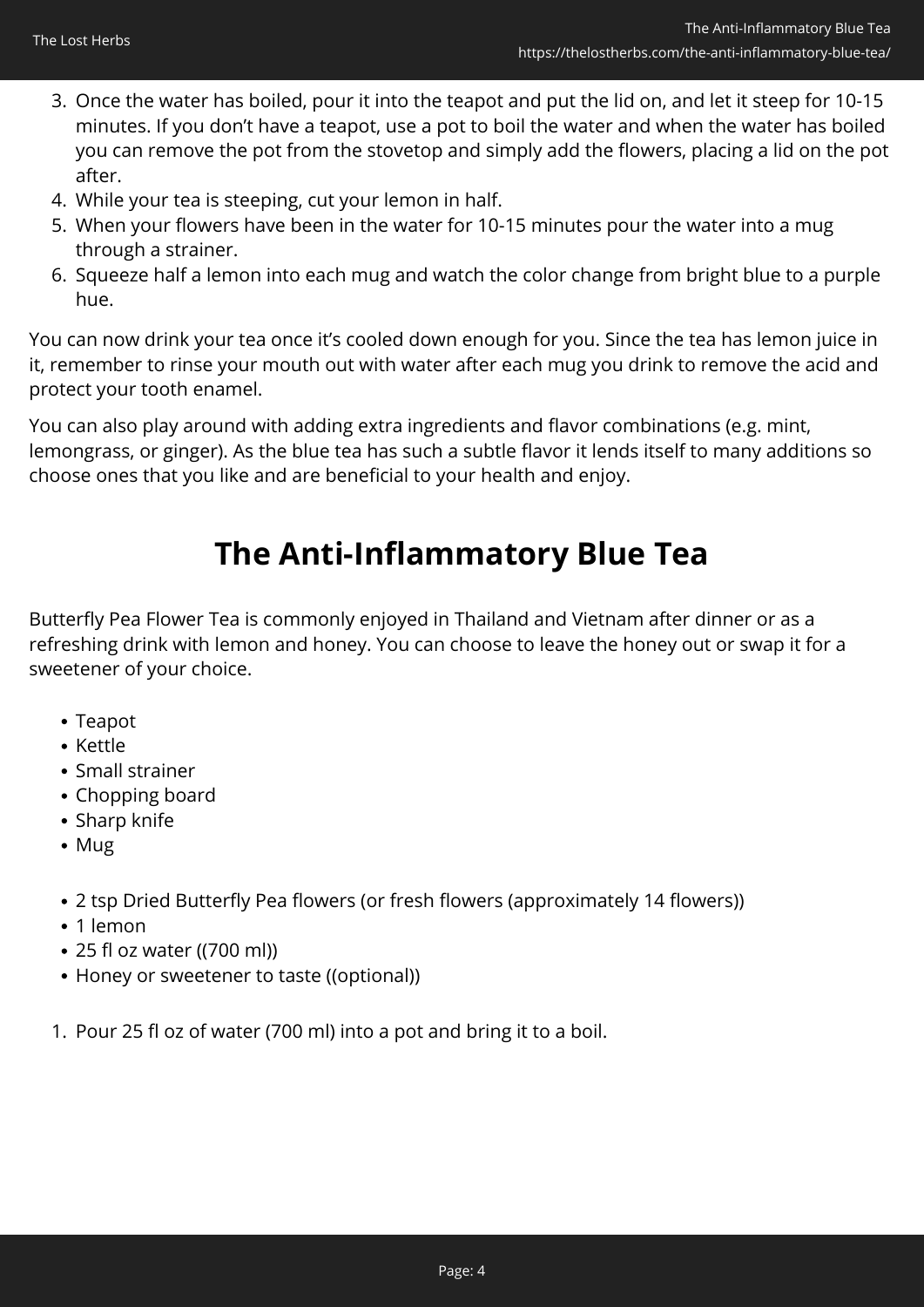- 2. Now add 2 heaped teaspoons of Butterfly Pea flowers to your teapot. If you're using fresh flowers, remove any green stalks and leaves from the bottom first or these may make your tea bitter (you don't need to do this with dried flowers).
- 3. Once the water has boiled, pour it into the teapot and put the lid on, and let it steep for 10-15 minutes. If you don't have a teapot, use a pot to boil the water and when the water has boiled you can remove the pot from the stovetop and simply add the flowers, placing a lid on the pot after.
- 4. While your tea is steeping, cut your lemon in half.
- 5. When your flowers have been in the water for 10-15 minutes pour the water into a mug through a strainer.
- 6. Squeeze half a lemon into each mug and watch the color change from bright blue to a purple hue.
- 7. You can now drink your tea once it's cooled down enough for you. Since the tea has lemon juice in it, remember to rinse your mouth out with water after each mug you drink to remove the acid and protect your tooth enamel.

You can also play around with adding extra ingredients and flavor combinations (e.g. mint, lemongrass, or ginger). As the blue tea has such a subtle flavor it lends itself to many additions so choose ones that you like and are beneficial to your health and enjoy.

### **You may also like:**

### **[Spring Tea Recipe](https://thelostherbs.com/spring-tea-recipe/)**

**[Add This "Unusual Nutrient" to Coffee or Tea, to Effortlessly and Fully Empty Your Bowels](https://hop.clickbank.net/?affiliate=easycellar&vendor=peakbiome&tid=C02BlueTeaPBB) [Every Single Morning](https://hop.clickbank.net/?affiliate=easycellar&vendor=peakbiome&tid=C02BlueTeaPBB)** (Learn More)

**[What Happens If You Squeeze Lemon In Your Coffee?](https://thelostherbs.com/what-happens-if-you-squeeze-lemon-in-your-coffee/)**

**[Soak Your Troubles Away with Homemade Tub Tea](https://thelostherbs.com/soak-your-troubles-away-with-homemade-tub-tea/)**

**[10 Teas That should Always be In Your Cupboard](https://thelostherbs.com/10-teas-that-should-always-be-in-your-cupboard/)**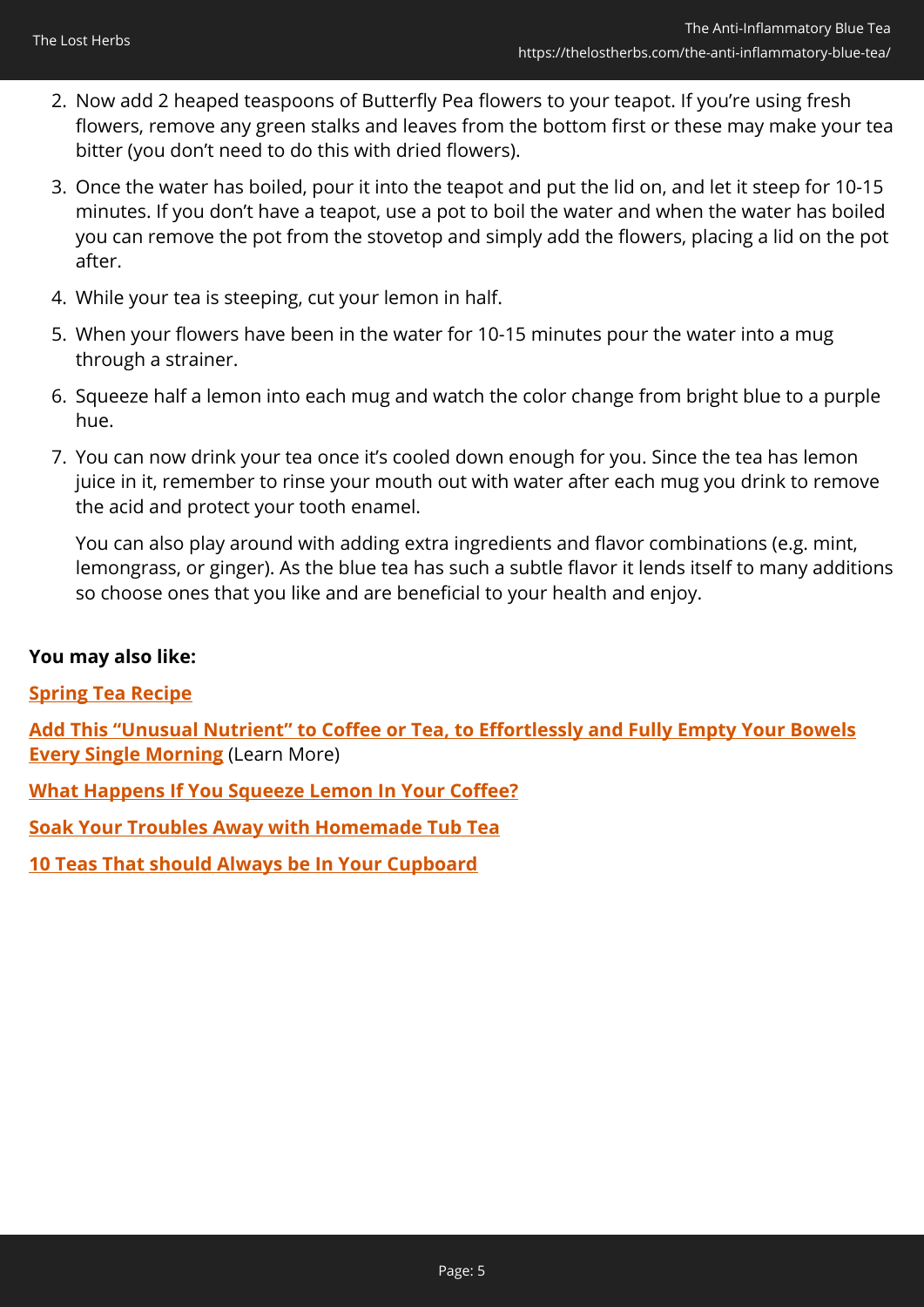# **Comments**



### **Norma-Jean** – 2022-05-16 13:18:45

Hi can i use the powder form or is it better to use the real flower, I am from Alberta, Canada not sure where to find the flower



#### **The Lost Herbs** – 2022-05-13 12:02:26

Hi Beth, Violet Flowers and Butterfly Pea Flowers are different species of plants. But you can use Violet Flowers as well. To make violet tea simply place a tablespoon or two of fresh, clean violet flowers in your teacup. Cover with boiling water and allow to steep for about 10 minutes. The flowers give off a lovely blueish color that deepens to purple the more violets you use. Strain out the flowers and drink. Some people use sweet violet for respiratory tract conditions, particularly dry or sore throat, stuffy nose, coughs, hoarseness, and bronchitis. Other uses include treating pain in the minor joints, fever, skin diseases, headache, trouble sleeping (insomnia), and tuberculosis. Many blessings and good health!



### **The Lost Herbs** – 2022-05-13 12:02:08

Hi Joan, Violet Flowers and Butterfly Pea Flowers are different species of plants. But you can use Violet Flowers as well. To make violet tea simply place a tablespoon or two of fresh, clean violet flowers in your teacup. Cover with boiling water and allow to steep for about 10 minutes. The flowers give off a lovely blueish color that deepens to purple the more violets you use. Strain out the flowers and drink. Some people use sweet violet for respiratory tract conditions, particularly dry or sore throat, stuffy nose, coughs, hoarseness, and bronchitis. Other uses include treating pain in the minor joints, fever, skin diseases, headache, trouble sleeping (insomnia), and tuberculosis. Many blessings and good health!



### **Nebotanist-Ami** – 2022-05-11 10:41:26

You can get good quality organic blue pea flowers at wendywildcraft.com I love this post! So hard to find good information about blue pea flowers. Great recipe.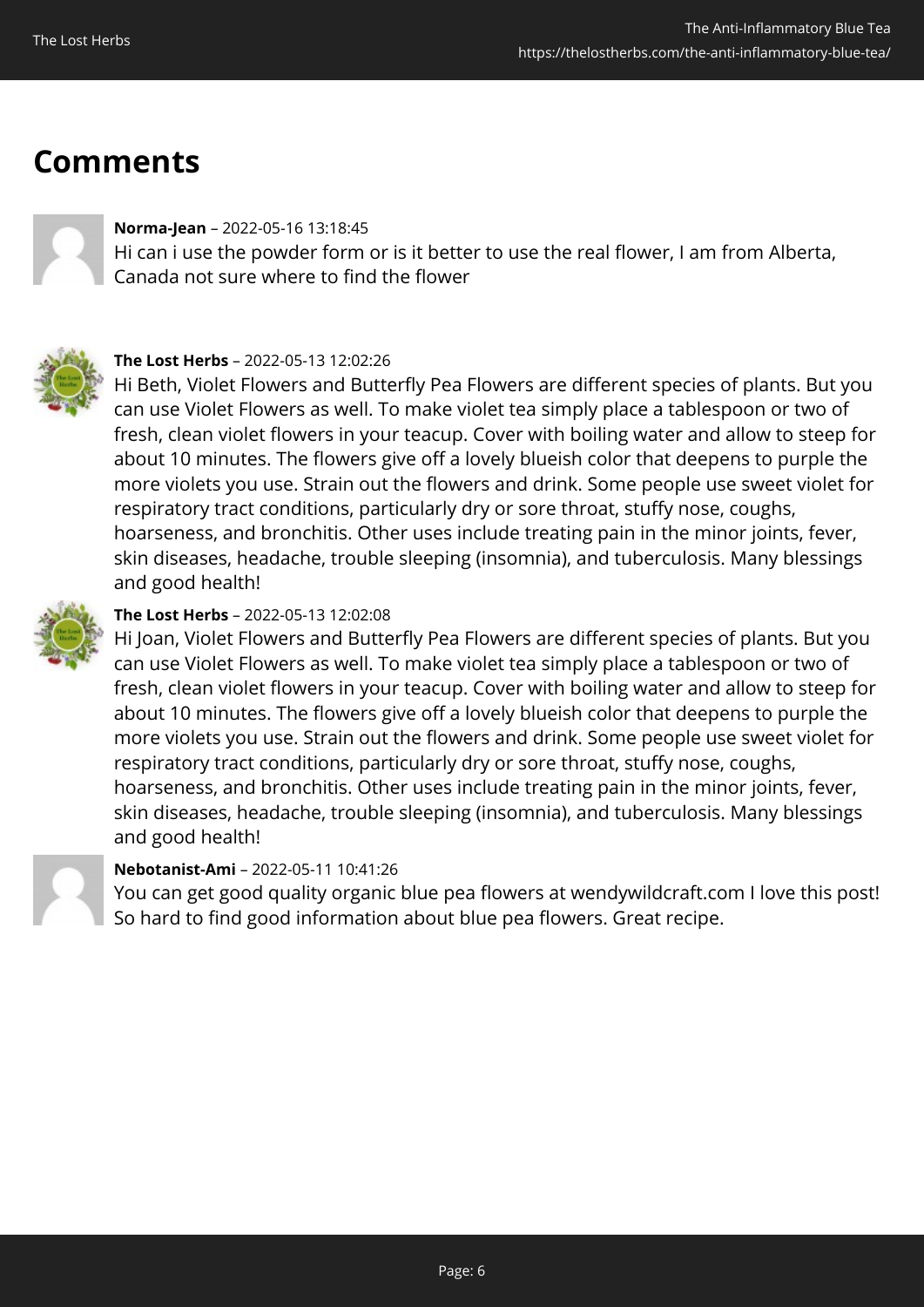

**JEANNINE VARNER** – 2022-05-09 01:34:28 Is this BlueFlag the same as the ButterflyBlueFlower??



### **The Lost Herbs** – 2022-05-06 13:01:37

Hi Abbadon, Thank you so much for sharing this with us. We really appreciate it and we are happy to hear that butterfly pea tea works great for you. Many blessings and good health!



### **The Lost Herbs** – 2022-05-06 12:59:55

Hi Shane, Whilst best known as a natural skincare remedy, blue flag is loaded with nutrients and, like many herbal medicine ingredients, has health benefits beyond its traditional primary use. Blue flag is used as a laxative and to relieve fluid retention and bloating. However, there isn't enough information about the dosage or how the blue flag actually works. Many blessings and good health!



### **Vickie** – 2022-05-04 06:00:02

I was going to order from Amazon - lots of options. However the reviews said some products were old, taste awful and had long black hairs in the packages. Is there a product you can recommend that might help me avoid musty, moldy hairy tea products?  $\Box$ 

**Nikki** – 2022-05-03 19:01:25 Any suggestions on seed availability?

**Michael Highgate** – 2022-05-03 17:16:26 Nice to know of the amazing properties.

**Beth** – 2022-05-03 15:11:40

These look similar to wild violets. Do the violets have any of the same properties? They also change color when adding lemon juice to the cooked flower water.